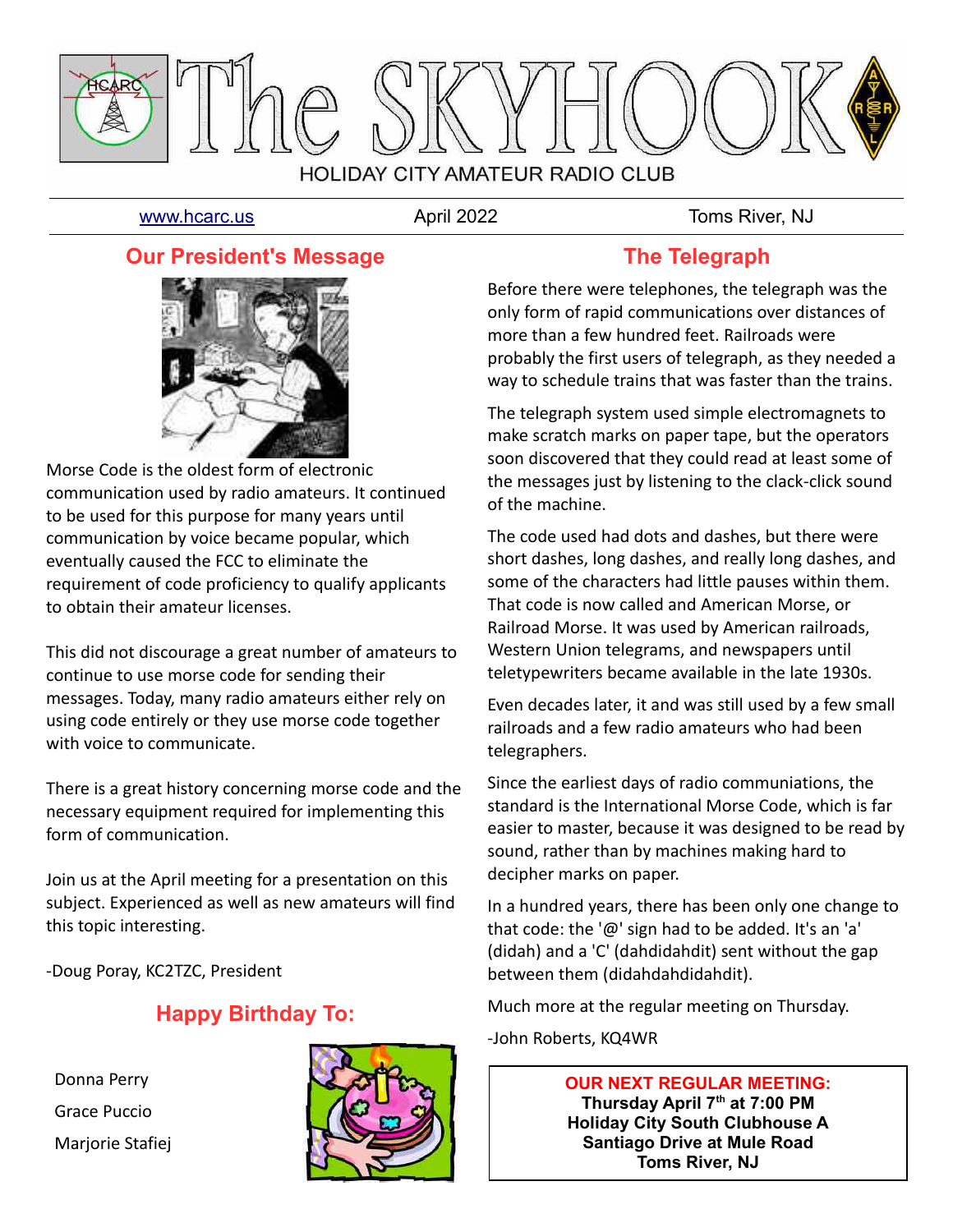# **Ocean County ARES® News**



April 2022

The next meeting of Ocean County ARES will be on April 20, 2022 at the Ocean County EOC, Robert J. Miller Airpark, Berkeley Township. The meeting will start at 7:00 PM. All are invited.

A while ago I heard an individual on a club net ask if it was necessary to bond the ground from his garage sub panel (where his shack is) to his antenna ground system. I would like to spend the rest of this newsletter addressing this issue along with a real-life experience.

Bonding is simply a matter of taking all of the electrical and metallic masses in a facility and connecting (bonding) them with conductors, bringing them to the same electrical potential. The primary reason for bonding is personnel safety, so someone touching two pieces of equipment at the same time does not receive a shock by becoming the path of equalization. For the same reason bonding protects people, it protects equipment, reducing unwanted current flow on power and data conductors and controlling arcing between pieces of equipment at different potentials.

It is a difference in potential across your equipment causing current flow through the equipment which causes damage.

Current divides and takes all paths. The amount of the current flowing on any one path is proportional to the surge impedance of that path relative to the total surge impedance of all paths. Even if heavy duty bonding straps are provided between grounds as the primary intended path of equalization, some of the current flow will be through unintended paths; through other conductors and equipment. Therefore, it is critical to bring all services and equipment grounds within a facility to the same potential before they connect to the grounding system, eliminating the

#### possibility of current flow.

In a typical installation, we must be concerned with several different ground potentials. The first set of ground potentials is associated with the services to the site, i.e., AC power, TELCO, data and RF transmission lines from antennas. If a piece of equipment is connected to both a data line and to a power supply, and there is a difference in ground potentials between those two service grounds, that difference in potential can equalize within the equipment, causing damage or accelerated wear.

In a real-life case that I know of, a ham operator had a tower erected in his back yard with ample ground rods, surge protectors, ground cables, etc. Because the electrical service entrance was located in the front yard, a ground cable was not installed between the tower and the electrical service entrance ground rod.

During an electrical storm, a lightning strike entered the service entrance ground. Lightning seeks the best path to ground, which in this case was the better grounds of the ham radio tower. Even though a single ground rod was installed at the service entrance, lightning potential went on the hunt for a better one. Over \$20,000 of equipment damage occurred.

Lightning entered the ham radio station power supply and jumped over to each piece of gear powered by 12 VDC. Numerous components and circuit board traces were literally vaporized as the lightning potential finally found the antenna coax and ground connections to the superior ground.

The real kick in the pants of this whole event was the lightning entered the residence via the Comcast Cable line. Yes, the service that many of us pay a lot of money every month for has no other ground protection in distribution boxes and is grounded by that flimsy little ground link at your service entrance. Needless to say, the consumer electronics (TV's, VCR, etc.) of the residence were also sacrificed by the hit.

Keep in mind, even if the electrical service entrance was connected to the antenna ground with a strong bonding conductor, potentials will increase during a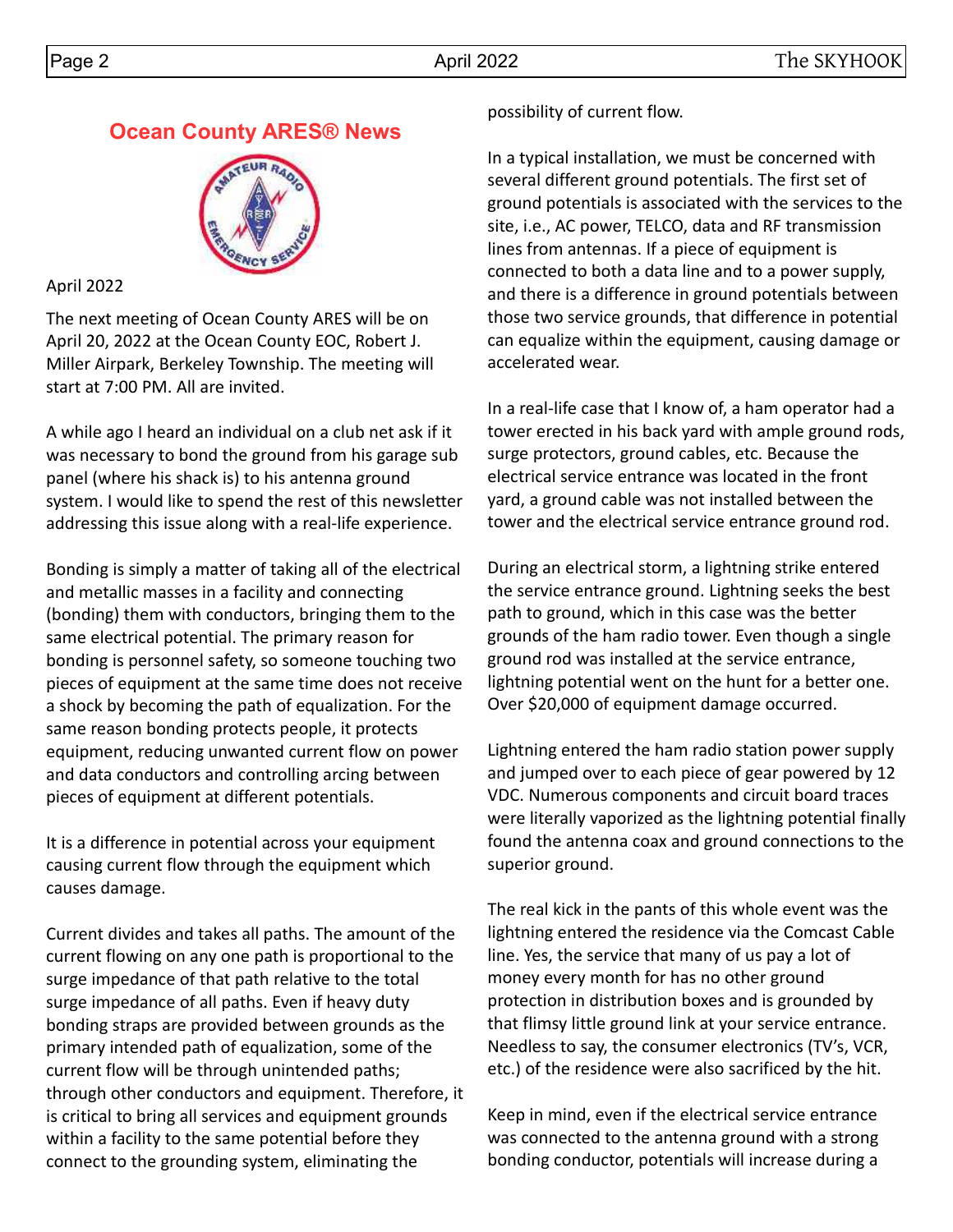lightning strike, but damage will (hopefully) be kept to a minimum.

Finally, for the last couple of months there has been an individual on the Toms River UHF repeater identifying himself with a strange callsign. We were finally able to capture his voice on audio tape and he is identifying himself with his GMRS callsign. GMRS licenses only permit operation on GMRS frequencies, not amateur radio frequencies. Amateur radio licenses also do not permit operation on GMRS frequencies. The individual has been asked on numerous occasions to identify with his ham callsign and he has not, so one has to assume that he is not a licensed ham.

The FCC has been contacted, given the facts of the violation and they will be contacting the individual.



Hopefully, this will be the end of the incident, but if it is not, the individual will be looking at a hefty fine. Thanks to all that assisted in identifying the perpetrator.

73 de WX2NJ Bob Murdock Ocean County Amateur Radio Emergency Service®

# **Southern NJ Section News**



#### April 2022

The weather is beginning to improve. Many clubs are planning their activities and gathering together again. There are also some hamfests in the planning phase. Some other clubs are planning Foxhunts and some have already had one or two. There seems to be no

lack of amatuer radio activities in the Southern New Jersey Section. Remember Field Day is coming in June. Even though you can work from home many clubs are planning to set up in the field again. I will be making the rounds to many clubs and I hope to see many of you. Don't forget to order your Field Day gear from the ARRL.

The ARRL Website is being redesigned. Check it out to see the new layout. We have been waiting for this for some time. I think many will like the new look. Don't forget to check out the ARRL Learning Center for new and updated courses https://learn.arrl.org/

Annual Armed Forces Day Cross-Band Exercise Set for May 14.

| <b>Holiday City Amateur Radio Club</b><br><b>Toms River, New Jersey</b> |                                                              |                     |                                 |                       |  |  |  |  |  |  |
|-------------------------------------------------------------------------|--------------------------------------------------------------|---------------------|---------------------------------|-----------------------|--|--|--|--|--|--|
| Web Site www.hcarc.us                                                   |                                                              |                     |                                 |                       |  |  |  |  |  |  |
| President                                                               | Doug Poray                                                   |                     | <b>KC2TZC</b>                   | 732-928-2316          |  |  |  |  |  |  |
| <b>Vice Pres.</b>                                                       | Steve Jackson                                                |                     | N2WLH                           | 732-255-7916          |  |  |  |  |  |  |
| <b>Secretary</b>                                                        | John Perry                                                   |                     | KD2NDY                          | 732-349-2705          |  |  |  |  |  |  |
| Treasurer                                                               | <b>Larry Puccio</b>                                          |                     | K <sub>2</sub> Q <sub>D</sub> Y | 732-349-2950          |  |  |  |  |  |  |
| <b>Executive Board (open)</b>                                           |                                                              |                     |                                 |                       |  |  |  |  |  |  |
|                                                                         | <b>Executive Board John Roberts</b><br>732-350-1162<br>KQ4WR |                     |                                 |                       |  |  |  |  |  |  |
| <b>W2HC Trustee</b>                                                     |                                                              | <b>Larry Puccio</b> |                                 | 732-349-2950          |  |  |  |  |  |  |
|                                                                         |                                                              |                     | <b>CLUB COMMITTEES</b>          |                       |  |  |  |  |  |  |
| <u>Webmaster</u> :                                                      | Steve                                                        |                     |                                 | N2WLH_N2WLH@yahoo.com |  |  |  |  |  |  |
| <i>Program Coord:</i> (open)                                            |                                                              |                     |                                 |                       |  |  |  |  |  |  |
| <b>Field Day:</b>                                                       | Larry                                                        | K2QDY               | 732-349-2950                    |                       |  |  |  |  |  |  |
| VE Sessions:                                                            | Larry                                                        | K <sub>2</sub> QDY  | 732-349-2950                    |                       |  |  |  |  |  |  |
| <u>Membership</u> :                                                     | John                                                         |                     | KQ4WR 732-350-1162              |                       |  |  |  |  |  |  |
|                                                                         |                                                              |                     |                                 |                       |  |  |  |  |  |  |

Membership is open to all interested persons. Ham license is not required. Dues are \$25.00 per year, payable Jan 1st. Members joining during the year will have the dues prorated. Family membership \$30.00 per family.

Meetings are normally held on the first Thursday of every month except December,,at 7:00 pm.

Location: Meeting Room #1 in Holiday City South Clubhouse Directions: From either Route 37 W or Davenport Road, take Mule Road to Santiago Drive. Turn into the parking lot from Santiago Drive and park near the pool. Enter the building that's nearest the street intersection.

---------------------------------------------------------- The SKYHOOK is published monthly as the HCARC's official newsletter.

Editor and Publisher:

John Roberts [KQ4WR](mailto:kq4wr@arrl.net) 7 Lincoln Ct. Whiting, NJ 08759-1505 e-mail [KQ4WR@arrl.net](mailto:KQ4WR@arrl.net) 732 350-1162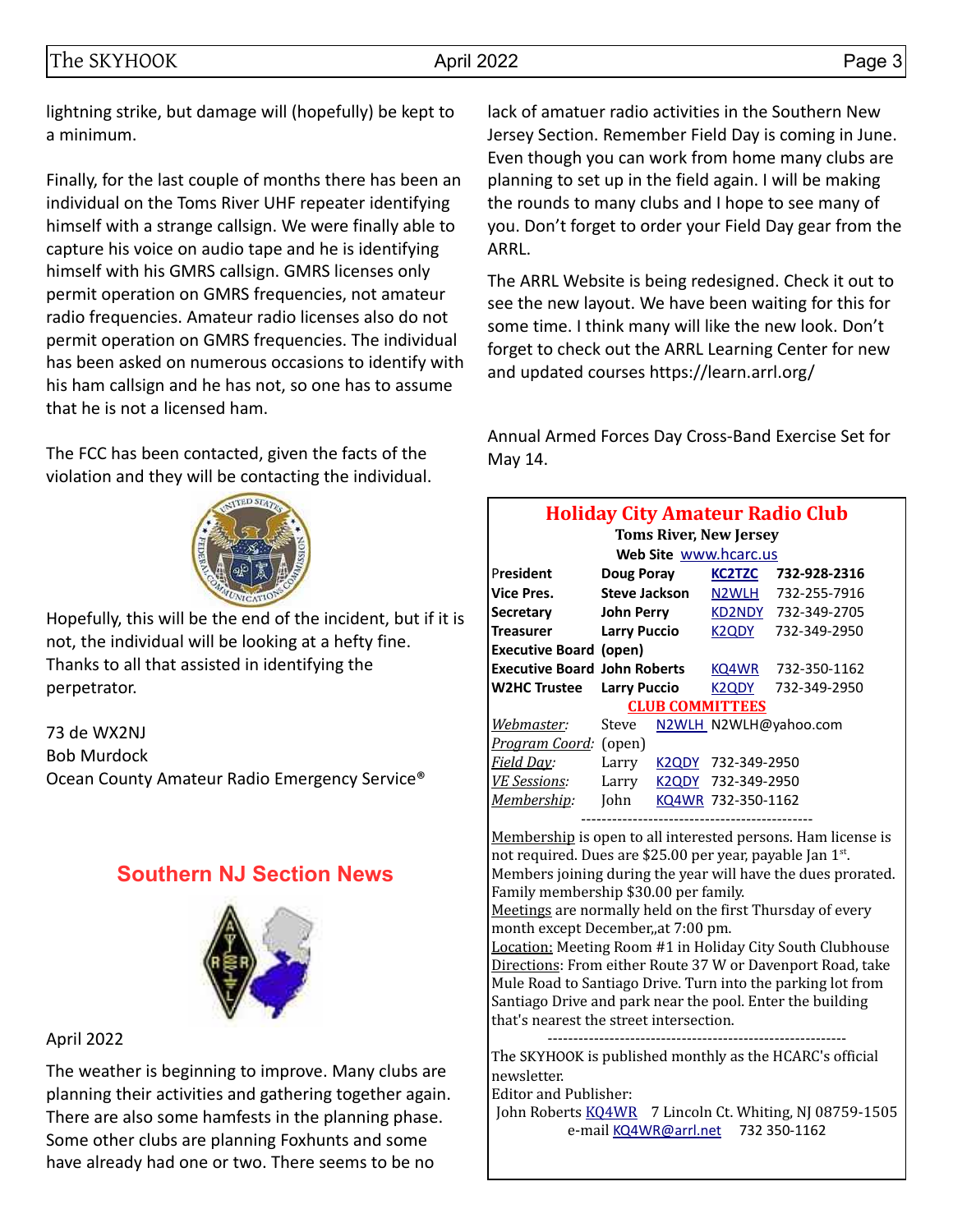The 2022 running of the Armed Forces Day (AFD) Cross-Band exercise will be held on May 14, 1300 – 2200 UTC. A complete list of participating stations, modes, frequencies, times, and other details will be announced on April 1. The event is open to all radio amateurs. Armed Forces Day is May 21, but the AFD Cross-band military-amateur radio event traditionally takes place 1 week earlier, in order to avoid conflicting with Dayton Hamvention®. During the exercise, radio amateurs listen for stations on military operating frequencies and transmit on frequencies in adjacent amateur bands.

Military and amateur stations have taken part in this event for more than 50 years. It's an exercise scenario, designed to include ham radio and government radio operators alike.

Per previous announcements: "The AFD Cross-band Test is a unique opportunity to test two-way communications between military communicators and radio stations in the Amateur Radio Service, as authorized in 47 CFR 97.111. These tests provide opportunities and challenges for radio operators to demonstrate individual technical skills in a tightly controlled exercise scenario that does not impact any public or private communications."

Military stations in various locations will transmit on selected military frequencies and announce the specific ham band frequencies they are monitoring.

An AFD message will be transmitted utilizing the Military Standard (MIL-STD) serial PSK waveform (M110), followed by MIL-STD Wide Shift FSK (850 Hz RTTY), as described in MIL-STD 188-110A/B. The AFD message will also be sent in CW and RTTY. Full details will be released on April 1.

2022 World Amateur Radio Day is April 18

All amateur radio operators worldwide can participate on Monday, April 18, 2022 at 0000 UTC until Tuesday, April 19, 2022 at 0000 UTC. This is a global event covering all regions of the International Amateur Radio Union (IARU).

World Amateur Radio Day, held on April 18 each year, is celebrated worldwide by radio amateurs and their national associations which are organized as membersocieties of the International Amateur Radio Union

(IARU). It was on this day in 1925 that the IARU was formed in Paris. American Radio Relay League (ARRL) Co-Founder Hiram Percy Maxim was its first president.

 On World Amateur Radio Day, all radio amateurs are invited to take to the airwaves to enjoy our global friendship with other amateurs, and to show our skills and capabilities to the public.

 World Amateur Radio Day is not a contest but rather an opportunity to "talk" about the value of amateur radio to the public and our fellow amateur colleagues. It is also a great opportunity to talk about your radio club and amateur radio in local media as a lead-up to ARRL Field Day (held each year during the fourth full weekend in June) and another ham radio related activity in your community – such as volunteers who serve in local emergency communication readiness including the ARRL Amateur Radio Emergency Service®.

Here are just a few ways to participate in, and promote, World Amateur Radio Day:

 Get a station on the air! Create your own personal "event" to talk about amateur radio to others, including family and friends.

 Create and hold a special net or on-air event on World Amateur Radio Day to raise the level of attention for the celebration, and to encourage other hams to talk about our hobby. Consider creating and offering a commemorative certificate for contacting your special activation. It can be an electronic one as these are cost effective.

 Promote your personal World Amateur Radio Day activity(ies) on social media platforms like Twitter and Facebook by using the hashtag

#WorldAmateurRadioDay. Make sure you send it to various clubs, reflectors, and media.

Join us in celebrating World Amateur Radio Day and all the ways amateur radio brings us together!

Tom Preiser N2XW SNJ Section Manager

n2xw@arrl.org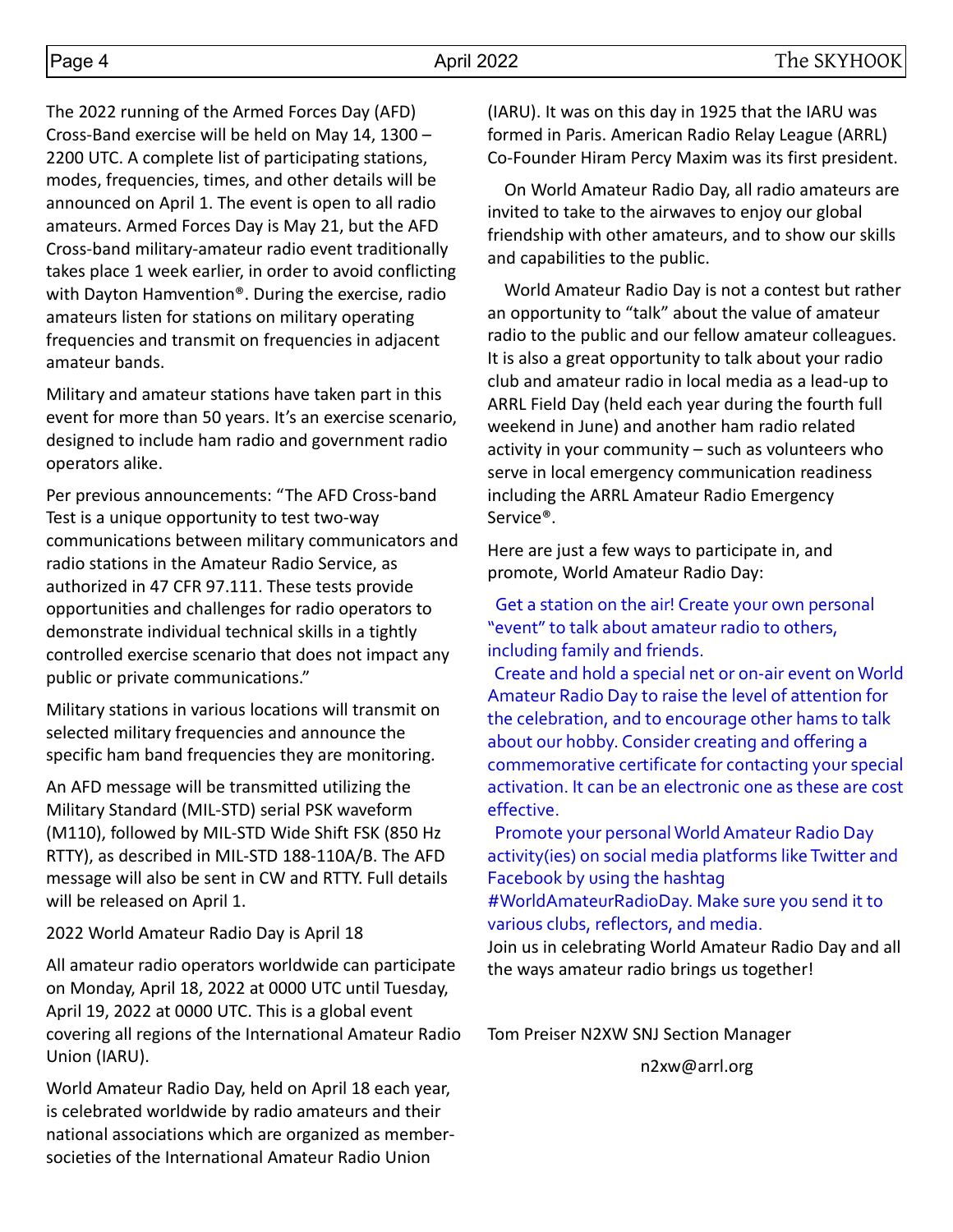# **Tornado Spotting**



In tornado-prone states, when the weather looks nasty, people turn on the TV or radio to hear the local weather report. All TV and broadcast radio programming gets interrupted by the local "weather anchorman" until the danger passes.

When I was a SKYWARN member in Alabama, the weatherman was a ham. He monitored the local SKYWARN net with one ear while giving his report on TV, often repeating what he heard nearly word-forword.

FCC regulations did not permit broadcasting the actual transmissions.

SKYWARN was often the only communications system

still operating.

NOAA gets tornado and other current storm reports from SKYWARN spotters.

Weather radar rarely sees a tornado, because radar doesn't scan lower than a few hundred feet above ground level.

Also, NOAA weather radar takes 6 minutes to make a scan, so by the time it sees debris in the air, it's old news.

Once a tornado is spotted, SKYWARN reports its position and direction of travel.

During and after the tornado, trained SKYWARN spotters are already there, accurately reporting what damage has been done, and what emergency services are needed.

-Joihn Roberts, KQ4WR

# Some DX Opportunities

Listed in alphanumeric order of Callsign, which may not have the entity's usual prefix. Mode codes:  $8 = FT8$ ,  $9 = JT9$ ,  $A = AM$ ,  $C = CW$ ,  $D = Digital$ ,  $E = EME$ ,  $R = RTTY$ ,  $S = SSB$ ,  $T = SSTV$ . Bands: "Low" usually means 160, 80 & 40m. HF means 3 to 30 MHz (includes 80 to 10 meters). Many thanks to NG3K, Wikipedia, Google Maps, the ARRL, the RSGB, DXWorld, DXNews & QRZ.com for the data.

| <b>FINISH</b> | <b>ENTITY</b>         | PFX             | <b>CALLSIGN</b> | <b>IOTA</b> | <b>BANDS</b> | <b>MODES</b> | QSL via       | LOC    | Miles | Dir        | <b>INFO</b>   |
|---------------|-----------------------|-----------------|-----------------|-------------|--------------|--------------|---------------|--------|-------|------------|---------------|
| 220401        | Senegal               | 6W              | 6W/ON4AVT       |             | $80 - 10m$   | SD           | Club Log OQRS | IK14mi | 3865  | -E         | <b>OPDX</b>   |
| 220427        | Maldives              | 8Q              | 8Q7DX           | AS-013      | $160 - 10m$  |              | E73Y / OORS   | MJ65ja | 8694  | NE         | <b>DXNews</b> |
| 220423        | Nepal                 | <b>9N</b>       | 9N7MK           |             | 40-15m       | 8 S C        | S57MK         | NL27pr | 7584  | <b>NNE</b> | ADXL          |
| 220526        | Botswana              | A <sub>2</sub>  | A25VR           |             | $80 - 10m$   |              | VE7VR         | KG28ma | 7660  | ESE        | ADXL          |
| 220419        | Azores                | CQ8             | CQ84AS          | EU-089      | 80-10m       | $\mathsf{C}$ | HB9CRV        | HM49jl | 2266  | <b>ENE</b> | <b>TDDX</b>   |
| 220415        | Antarctica            | EM1U            | EM1UA EM1U      | AN-006      | 80-10m       | 8            | UT7UA         | FC74us | 7293  | -S         | ARLD006       |
| 220419        | Martinique            | FM              | FM/DF8AN        | NA-107      | 80-10m       | C D          | DF8AN         | FK97mq | 1923  | <b>SSE</b> | <b>TDDX</b>   |
| 220419        | Martinique            | FM              | FM/DF8AN        | NA-107      | 80-10m       | C D          | DF8AN(B/d)    | FK94mg | 1923  | <b>SSE</b> | <b>TDDX</b>   |
| 220424        | Dominca               | J7              | <b>J79MN</b>    | NA-101      | 80-10m       | CD           | DF8AN         | FK95ij | 1869  | <b>SSE</b> | <b>TDDX</b>   |
| 220424        | Dominca               | J79             | <b>J79MN</b>    | NA-101      | $80 - 10m$   | C D          | DF8AN(B/d)    | FK95ij | 1869  | SSE        | <b>TDDX</b>   |
| 220615        | Minami Torishima      | JD1             | JG8NQD/JD1      | $OC-073$    | 80-10m       | C            | JA8CJY        | OL64xh | 7024  | NW         | ARLD010       |
| 220426        | Svalbard              | JW0             | JW0Z            | EU-026      | 80-10m       | CSRD         | MØURX OQRS    | JQ75tf | 3566  | <b>NNE</b> | ON5UR         |
| 220429        | Aland Is              | OH <sub>0</sub> | OH0EG           | EU-002      | $80 - 15m$   | 4 8 R        | SP1EG         | KP00ae | 4015  | NE         | <b>TDDX</b>   |
| 220504        | Saba & Sint Eustatius | PJ5             | PJ5/W5J0N       | NA-145      | 60-6m        | 58           | W5JON         | FK87cm | 1672  | <b>SSE</b> | W5JON         |
| 220501        | St Lucia              | J6              | tbd             | NA-103      | 80-10m       | CD           | DF8AN         | FK93mu | 1976  | <b>SSE</b> | <b>TDDX</b>   |
| 220415        | Central African Rep   | TL8             | TL8AA           |             | $160 - 6m$   | C S R        | I2YSB         | JJ94gl | 6170  | -E         | I2YSB         |
| 220415        | Central African Rep   | TL8             | TL8ZZ           |             | $160 - 6m$   | 8            | I2YSB         | JJ94gl | 6170  | -E         | I2YSB         |
| 220406        | Guadeloupe            | FG              | T01Q            | NA-102      | 80-10m       | $S_8$        | F1ULQ         | FK96eg | 1805  | <b>SSE</b> | ARLD011       |
| 220428        | Austral Is            | TX5             | TX5N            | $OC-114$    | $160 - 10m$  | C S          | MOURX OQRS    | BG66dd | 6461  | WSW        | <b>TDDX</b>   |
| 220501        | St Kitts & Nevis      | V <sub>4</sub>  | V4/KG9N         | NA-104      | 80-10m       |              | LoTW KG9N     | FK87pg | 1714  | <b>SSE</b> | <b>DXNews</b> |
| 220425        | Norfolk I             | VK9             | VK9NT           | OC-005      | $160 - 6m$   | C s          | M00XO OQRS    | RG30xx | 8892  | - W        | <b>TDDX</b>   |
| 220420        | Burkina Faso          | XT              | XT2MAX          |             | $160 - 10m$  | CD           | EA2GL         | IK92fh | 4765  | E          | DXW.Net       |
| 220911        | South Sudan           | Z8              | Z81D            |             | $40 - 10m$   |              | OM3JW         | KJ54su | 6832  | ENE        | ARLD010       |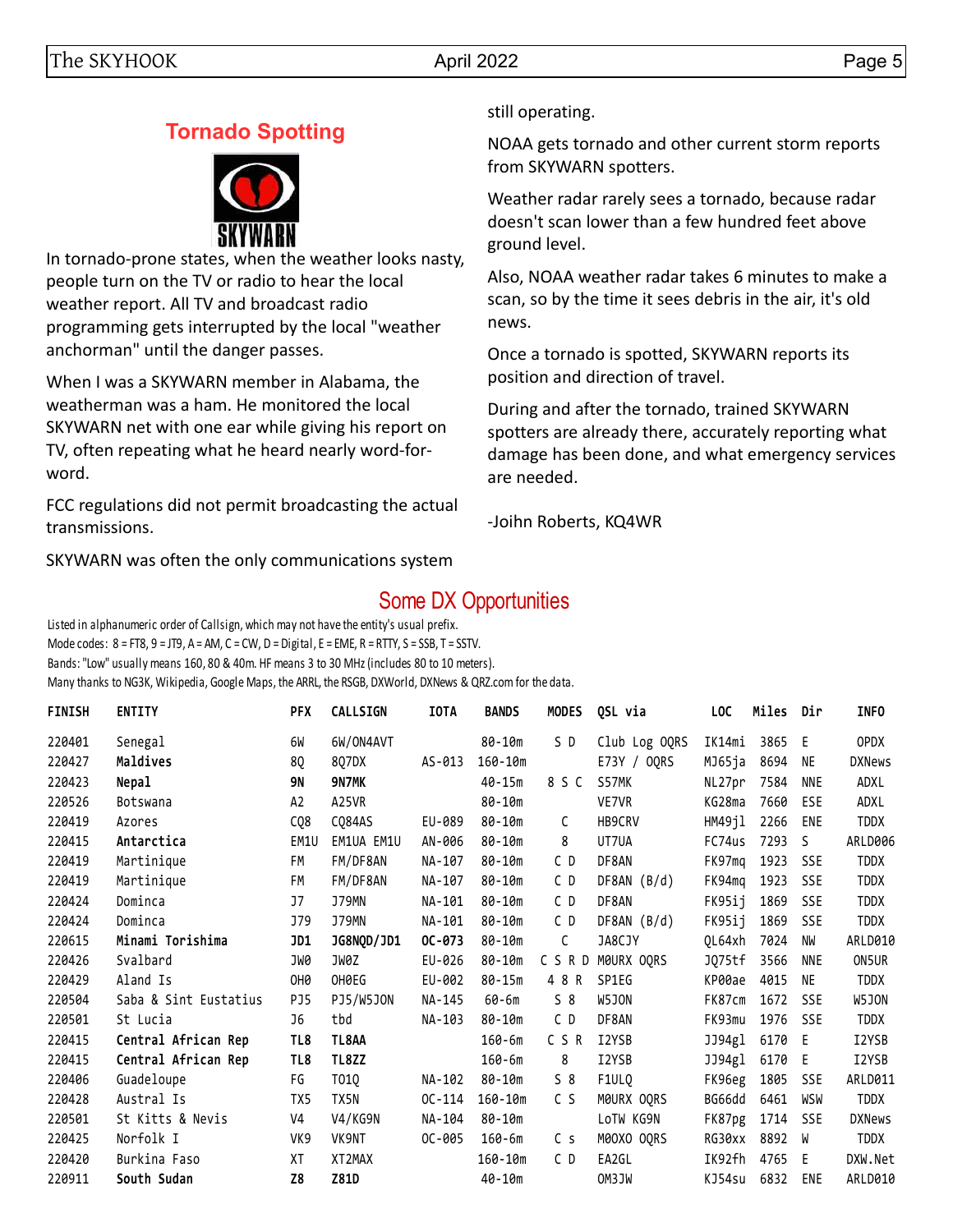# **Larry Puccio K2QDY Worked:**

| Date         | Time       | Freq.  | Mode       | Call                          | Entity        | <b>LOC</b>    | Miles | Dir        |
|--------------|------------|--------|------------|-------------------------------|---------------|---------------|-------|------------|
| <b>UTC</b>   | <b>UTC</b> |        |            | Sign                          |               |               |       |            |
| 2/19/2022    | 22:47      | 14.032 | <b>CW</b>  | PY2NY                         | Brazil        | GG58ur        | 4552  | <b>SSE</b> |
| $2/25/2022*$ | 23:43      | 1.828  | SSB        | W1VE                          | VA            | FM18it        | 181   | <b>WSW</b> |
| 2/25/2022    | 23:58      | 1.828  | SSB        | KB3VQC                        | <b>MD</b>     | FM19kb        | 166   | <b>WSW</b> |
| 2/26/2022    | 00:03      | 1.829  | SSB        | K3ZM                          | VA            | FM08sb        | 262   | <b>WSW</b> |
| 2/26/2022    | 00:07      | 1.847  | <b>SSB</b> | NG4C                          | <b>NC</b>     | FM16tj        | 272   | SSW        |
| 2/26/2022    | 00:08      | 1.847  | SSB        | N <sub>2</sub> C <sub>W</sub> | <b>NJ</b>     | FM29up        | 22    | S          |
| 2/26/2022    | 00:09      | 1.857  | SSB        | W4NF                          | VA            | FM18hq        | 189   | <b>WSW</b> |
| 2/26/2022    | 00:11      | 1.861  | SSB        | K3CT                          | PA            | FN20fr        | 87    | <b>NW</b>  |
| 2/26/2022    | 00:14      | 1.866  | SSB        | W3BGN                         | PA            | FN20kk        | 57    | <b>NW</b>  |
| 2/26/2022    | 00:15      | 1.870  | SSB        | NN3W                          | VA            | FM18iv        | 179   | <b>WSW</b> |
| 2/26/2022    | 00:17      | 1.868  | SSB        | K9RS                          | DE            | FM29er        | 75    | WSW        |
| 2/26/2022    | 00:23      | 1.892  | SSB        | ND8DX                         | <b>OH</b>     | EN91rb        | 340   | <b>WNW</b> |
| 2/26/2022    | 00:24      | 1.921  | <b>SSB</b> | W3TS                          | PA            | FN10ml        | 148   | <b>WNW</b> |
| 3/05/2022*   | 16:58      | 14.245 | SSB        | DM0A                          | Germany       | J040ic        | 3901  | <b>NE</b>  |
| 3/05/2022    | 17:00      | 14.215 | SSB        | SN7D                          | Poland        | <b>J091uu</b> | 4273  | <b>NE</b>  |
| 3/05/2022    | 17:03      | 14.212 | <b>SSB</b> | II2S                          | Italy         | JN55fk        | 4115  | <b>NE</b>  |
| 3/05/2022    | 17:07      | 14.209 | SSB        | <b>C37N</b>                   | Andorra       | JN02sm        | 3806  | <b>ENE</b> |
| 3/05/2022    | 17:10      | 14.255 | SSB        | KP4AA                         | Puerto Rico   | FK68jb        | 1571  | <b>SSE</b> |
| 3/05/2022    | 17:11      | 14.256 | <b>SSB</b> | ED3W                          | Spain         | IN80mm        | 3652  | <b>ENE</b> |
| 3/05/2022    | 17:12      | 14.259 | SSB        | PJ2T                          | Curacao       | FK52kg        | 1939  | S          |
| 3/05/2022    | 17:14      | 14.261 | SSB        | 9A9Z                          | Croatia       | JN75xt        | 4335  | <b>NE</b>  |
| 3/05/2022    | 17:16      | 14.276 | <b>SSB</b> | SP5C                          | Poland        | K002oi        | 4311  | <b>NE</b>  |
| 3/05/2022    | 17:18      | 14.279 | <b>SSB</b> | I04X                          | Italy         | JN62ks        | 4309  | <b>NE</b>  |
| 3/05/2022    | 17:53      | 14.290 | SSB        | <b>I00A</b>                   | Italy         | JN63ec        | 4275  | <b>NE</b>  |
| 3/05/2022    | 18:43      | 28.357 | SSB        | KP4PR                         | Puerto Rico   | FK68xk        | 1566  | <b>SSE</b> |
| 3/05/2022    | 18:44      | 28.356 | SSB        | NP4DX                         | Puerto Rico   | FK68ph        | 1562  | <b>SSE</b> |
| 3/05/2022    | 18:46      | 28.353 | SSB        | KP2M                          | US Virgin Is. | FK77ps        | 1636  | <b>SSE</b> |
| 3/05/2022    | 18:56      | 28.395 | SSB        | PY2DY                         | Brazil        | GG66qk        | 4738  | <b>SSE</b> |
| 3/05/2022    | 18:57      | 28.378 | SSB        | PX5M                          | Brazil        | GH49eq        | 3765  | <b>SSE</b> |
| 3/05/2022    | 18:59      | 28.367 | SSB        | <b>V26K</b>                   | Antigua & Ba. | FK97bc        | 1745  | <b>SSE</b> |

#### **\*Contests**

February 25/26 was the SSB 160 meter contest. March 5/6 was the ARRL DX SSB contest. Contests are a good way to work new countries or states.

-Larry Puccio K2QDY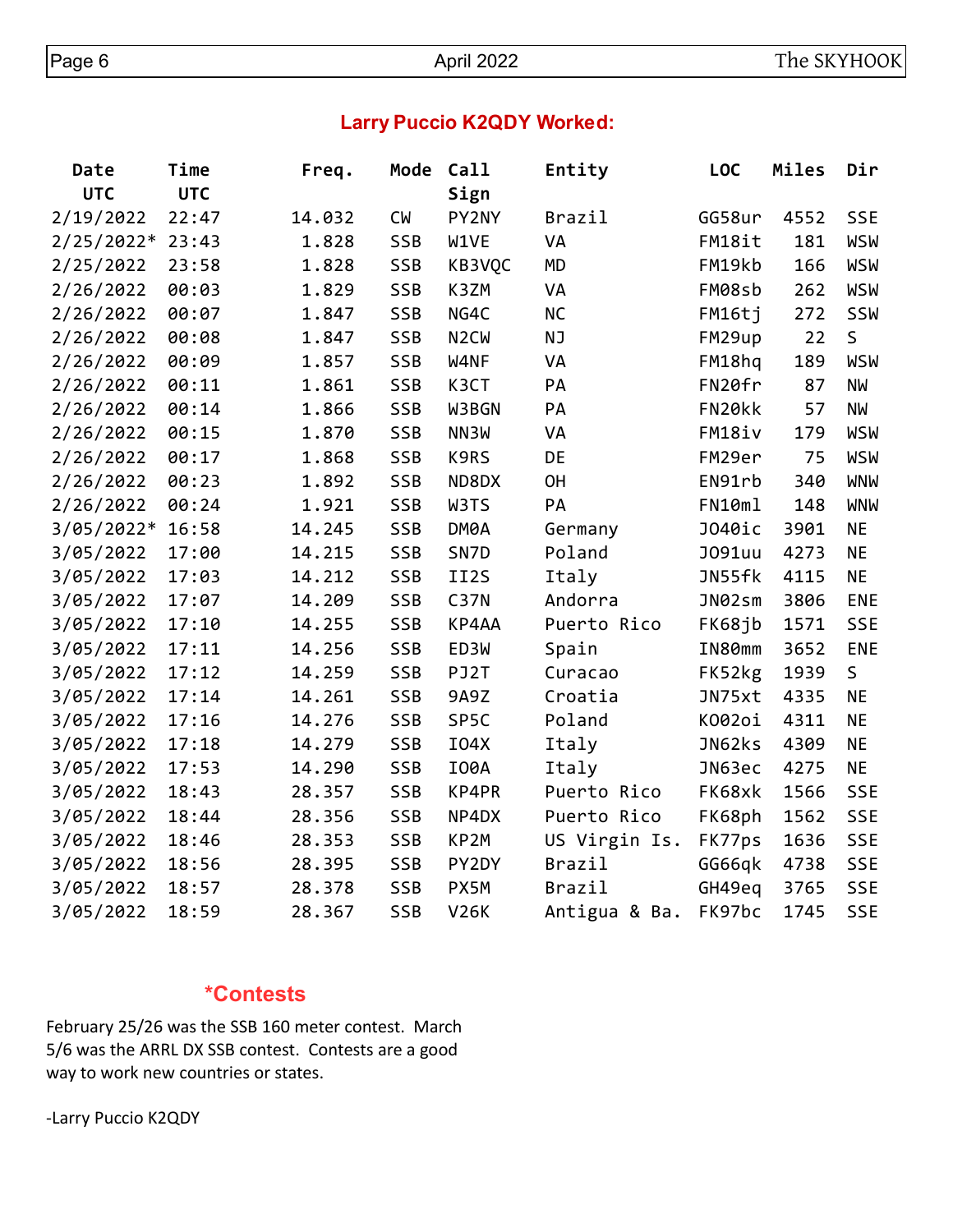#### **Russ Young, WA2VQV Reports:**

On Friday received email from Rudy, OM3KFO, requesting sked, as he needed Delaware for WAS. We set up a sked for Saturday at 1500Z on 24893 MHz +/- QRM on CW. On Saturday at 1511Z we made contact on 24892.2 MHz as seen below.

| <b>DATE</b> | <b>UTC</b> | <b>MODE</b> | <b>BAND</b>     |       | <b>FREQ CALLSIGN</b> | <b>ENTITY</b>       | <b>IOTA</b> | <b>GRID</b> | <b>DIST</b> | <b>DIR</b> |
|-------------|------------|-------------|-----------------|-------|----------------------|---------------------|-------------|-------------|-------------|------------|
| 2/27/2022   | 2204Z      | <b>CW</b>   | 10 <sub>m</sub> | 28001 | <b>FK8IK</b>         | New Caledonia       | OC-032      | RG37fr      | 8657        | W          |
| 2/27/2022   | 2223Z      | <b>CW</b>   | 12 <sub>m</sub> | 24891 | <b>FK8IK</b>         | New Caledonia       | OC-032      | RG37fr      | 8657        | W          |
| 2/28/2022   | 2105Z      | <b>CW</b>   | 17 <sub>m</sub> | 18070 | V4/KG9N              | St. Kitts & Nevis   | NA-104      | FK87pg      | 1678        | <b>SSE</b> |
| 3/4/2022    | 2135Z      | <b>CW</b>   | 10 <sub>m</sub> |       | 28020 XE1XR          | Mexico              |             | EK09kk      | 1952        | <b>SW</b>  |
| 3/4/2022    | 2150Z      | <b>CW</b>   | 12 <sub>m</sub> | 24896 | JH1HDT               | Kawasaki-Shi, Japan |             | PM86tf      | 6737        | <b>SSE</b> |
| 3/18/2022   | 2133Z      | <b>CW</b>   | 15 <sub>m</sub> | 21017 | 6D1A                 | Mexico              |             | EK09kk      | 1952        | <b>SW</b>  |
| 3/18/2022   | 2154Z      | <b>CW</b>   | 15 <sub>m</sub> | 21020 | JH1GEX               | Yamanashi, Japan    |             | PM95ik      | 6860        | <b>NNW</b> |
| 3/19/2022   | 1511Z      | <b>CW</b>   | 12 <sub>m</sub> | 24892 | OM3KFO               | Topolcany, Slovakia |             | JN98bn      | 4420        | <b>NE</b>  |
| 3/19/2022   | 2022Z      | <b>CW</b>   | 12 <sub>m</sub> |       | 24905 PJ7AA          | Sint Maarten        | NA-105      | FK88ka      | 1620        | <b>SSE</b> |
| 3/21/2022   | 2145Z      | <b>CW</b>   | 17 <sub>m</sub> | 18083 | <b>JH1HDT</b>        | Kawasaki-Shi, Japan |             | PM86tf      | 6837        | <b>NNW</b> |
| 3/21/2022   | 2201Z      | <b>CW</b>   | 12 <sub>m</sub> | 24891 | FY5KE                | French Guiana       |             | GJ25qd      | 2733        | <b>SE</b>  |
|             |            |             |                 |       |                      |                     |             |             |             |            |

[ Russ runs 75 watts to an MFJ Super-High Q 3-foot loop antenna, indoors over his guest bedroom, which is above the downstairs neighbor's one-car garage. It covers the 30 meter to 10 meter bands. He has

another similar antenna for the 40 meter band, but it does not cover the 12meter or 10 meter bands, and is not currently operational. Such antennas are precisely remotely tuned by remote control from the shack. ]